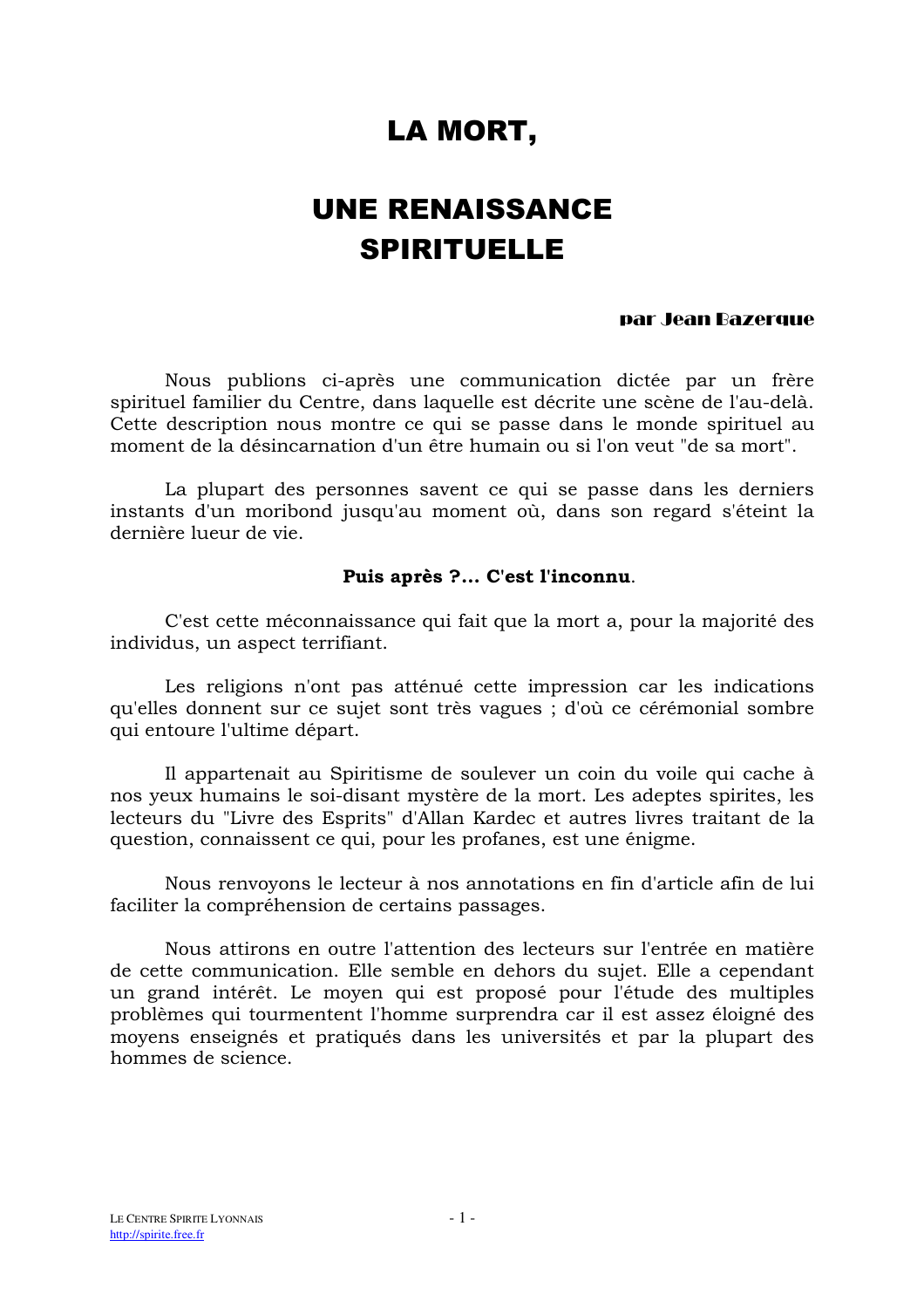# **COMMUNICATION DECUE DAD L'INTEDMEDIAIDE** DU MEDIUM PARLANT M.B.

(Après une causerie du frère R. sur l'Amour)

- ❖ Tu viens de dire : Tout est Amour et rien sans l'Amour ne peut être réalisé.
- Effectivement, l'Amour est cette attraction, celle force mystérieuse présidant aux transformations et aux créations qui se produisent dans l'univers.

Rien, sans l'Amour, ne pourrait se mouvoir, rein ne pourrait évoluer, rien ne pourrait vivre, rien ne pourrait exister. Ce serait partout le néant. Si chez l'être humain, l'Amour ne se décèle pas d'une façon concrète et palpable, il se manifeste néanmoins sous forme de sentiment. Et il faut convenir que, sous cette apparence, il est encore une nécessité. En effet, nul parmi les hommes ne pourrait se dispenser de sentiment car c'est le sentiment qui donne à la vie tout l'attrait, tout le charme qu'elle peut avoir.

Né de la souffrance, l'Amour est un art dont personne ne pourrait se passer. Car vivre sans amour, ce serait vivre sans aucun but et sans satisfactions réelles ; ce serait vivre sans raisonner, sans comprendre, sans vibrer, sans joie ni peine, comme une chose inerte. En un mot se serait ne pas vivre.

C'est dans l'Amour qu'il faut chercher la solution des multiples problèmes qui tourmentent l'homme. Et tant que ce dernier n'aura pas une notion exacte de ce qu'est-réellement l'Amour, il continuera de se heurter vainement contre la muraille des "pourquoi" et des "comment".

Une des plus grandes préoccupations de l'homme, c'est le soi-disant mystère de la mort. En effet, qu'est-ce que la mort ?

## La séparation de l'âme et du corps qui, unis, composent l'être vivant.

Cette séparation est due, en somme, à la désagrégation de la matière qui se dissout, change de forme et d'état, mais reste matière, pendant que l'esprit continue ailleurs son évolution. Cette métamorphose du corps a pu être étudiée scientifiquement mais il n'en est pas de même pour celle de l'esprit, celui-ci échappant aux lois purement matérielles.

De toute façon, si, après la mort, le corps d'une part et l'esprit de l'autre, ne sont pas anéantis mais changent simplement d'état, c'est donc que la mort n'existe pas, du moins dans le sens qu'on lui donne généralement.

Ce n'est pas la fin de l'être, ce n'est pas la destruction complète, ce n'est qu'une simple transformation. Donc la vie est éternelle et malgré les apparences, elle continue sans arrêt, dans de nouvelles conditions.

Alors pourquoi ces pleurs et ce chagrin à la disparition d'un être chéri?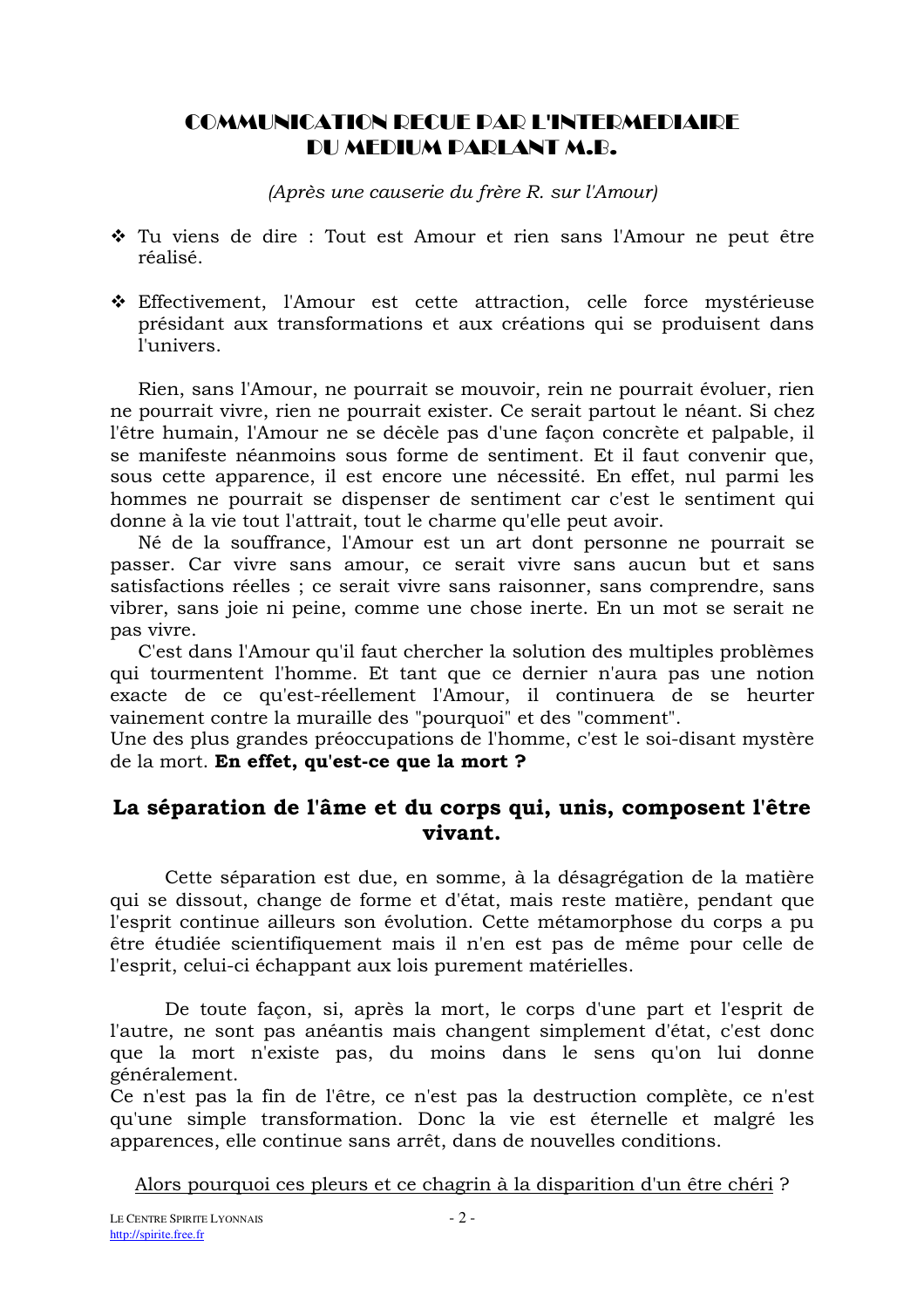Cette connaissance n'est pas encore à leur portée parce qu'il faudrait d'abord qu'ils puissent apprécier l'infinie puissance de l'Amour.

# Et l'amour comme l'art, ne peut être vraiment apprécié que lorsqu'on le connaît.

Quand l'homme aura fait ce pas, il comprendra facilement le pourquoi de la mort. Il saura que cette séparation du corps et de l'âme n'est que momentanée, comme d'ailleurs la nature elle-même le montre.

En effet, lorsqu'une plante s'étiole, meurt et disparaît, elle laisse une graine, et à la saison suivante, on voit croître à la même place, une autre plante, plus jeune, plus belle, plus vivace. De même, la disparition du corps humain après le départ de l'âme qui l'entretenait est temporaire. Il faut conclure que ces associations et dissociations alternatives des éléments matériels et spirituels sont dues à une loi de la nature, une loi d'amour, qui a sa raison d'être- Et celle raison l'homme ne pourra la pénétrer s'il ne fait aucun effort pour l'étudier.

Pour le moment, il n'admet que cette décomposition de la matière, puisque le fait est probant. Plus tard, lorsqu'il aura une connaissance plus approfondie des combinaisons des éléments matériels des forces de la nature et de leurs relations réciproques, il comprendra mieux le fonctionnement de ce mécanisme et il saura les raisons profondes qui provoquent ces phénomènes, raisons qui lui paraissent obscures actuellement parce qu'elles lui échappent.

Une des principales causes qui empêchent l'homme d'arriver à cette compréhension, c'est son obstination à ne voir que le côté matériel des faits. C'est justement cela qui berne son jugement et c'est ainsi qu'il néglige les choses spirituelles ; il réserve toute son attention et tous ses soins à ses besoins matériels, fanant tous ses efforts à maintenir son corps et à le faire durer le plus longtemps possible !

## Erreur!

Et lorsque la mort survient brusquement, alors que rien ne la faisait prévoir, on accuse la fatalité.

## **Autre erreur!**

Car ce n'est pas une cause fortuite qui a provoqué la mort, mais une cause voulue, un enchaînement de faits combinés d'avance, réglés avec précision et répondant à un but défini. (1)

Lorsque le chimiste déverse une quantité déterminée de liquide corrosif sur un produit et provoque ainsi la dissolution de ce dernier, est-ce la fatalité ?

C'est pourtant ce qui se passe lors de la dissolution du corps vivant. Non, on ne peut rien imputer à la fatalité. C'est ailleurs qu'il faut chercher l'origine et les causes des faits qui se produisent. Et ces causes sont d'une puissance bien supérieure à celle de l'homme puisque celui-ci, malgré son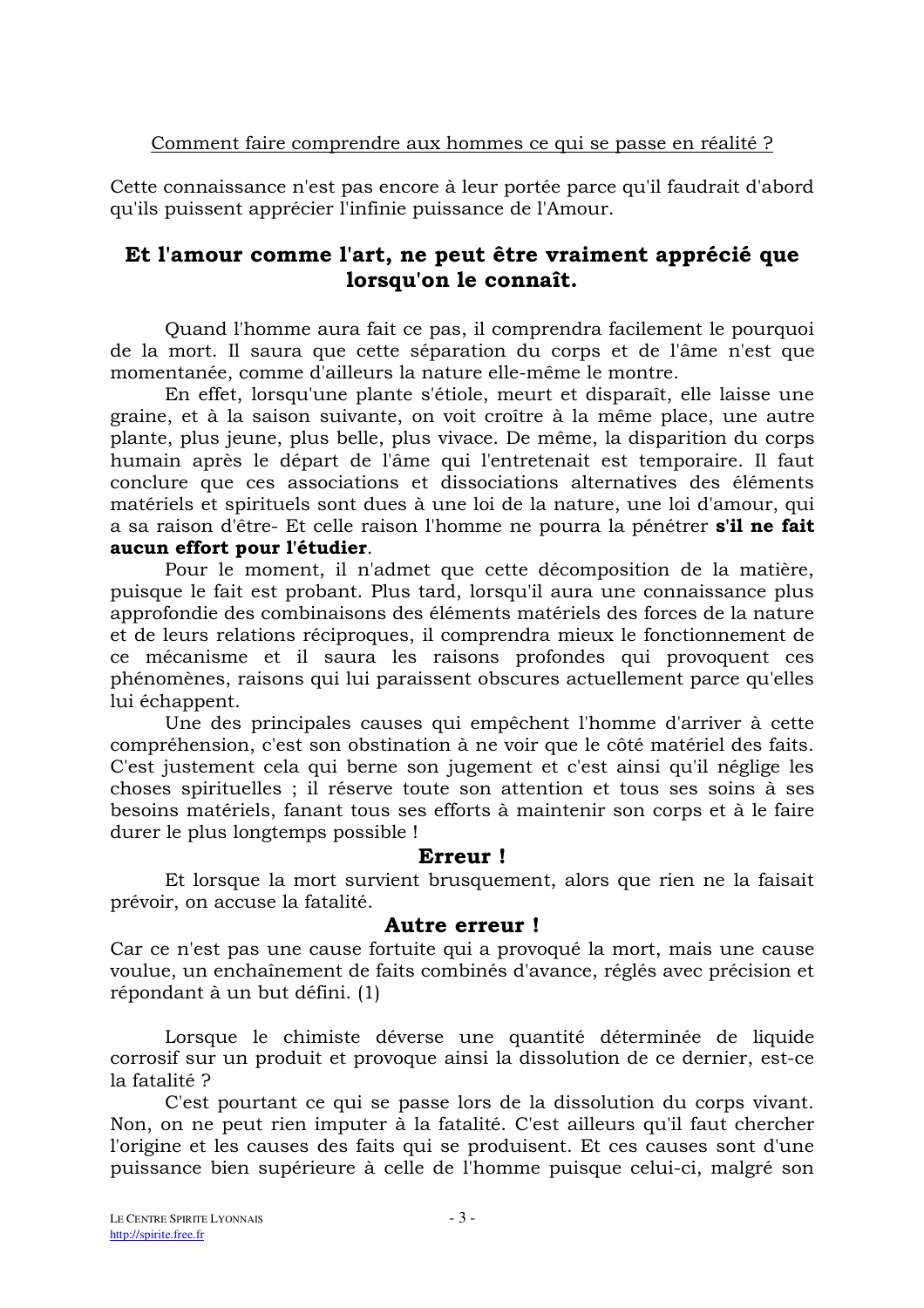désir, malgré ses efforts, malgré sa science, ne peut s'y soustraire. C'est vers ces causes qu'il faut aiguiller les recherches et non sur les effets matériels qui en sont les conséquences. Moi-même, je me suis lancé dans cette voie et j'ai pu obtenir d'intéressants résultats. La nature même donne lieu à quantité d'observations qui peuvent s'adapter ou être assimilées à de multiples cas, permettant ainsi de résoudre, par simple comparaison, de nombreux problèmes.

Il est par exemple un point que l'on peut constater dans tout ce qui compose la nature : c'est l'harmonie, l'équilibre qui règnent dans les êtres et les choses.

Un autre point, plus difficile à distinguer, et qui est pourtant essentiel, c'est l'opportunité des faits et des phénomènes qui se déroulent dans la nature.

En allant au fond des choses, on s'aperçoit que le moindre événement répond à une nécessité qui n'apparaît pas toujours de prime abord. Tout se passe comme si une intelligence guidait et réglait ce qui se produit dans la création. Et l'homme dans son ignorance attribue ces phénomènes à l'aveugle fatalité, au hasard, ou à d'autres causes qui, si elles ne sont pas inexistantes ne sont que des instruments passifs,

Pour pénétrer la réalité, il faut chercher au travers de la trame des faits qui s'enchevêtrent et par delà le bras qui agit. Un des grands problèmes de la science humaine consiste à tâcher de prolonger la vie le plus longtemps possible.

Eh bien, l'homme ne veut pas se rendre compte que, malgré les immenses et incontestables progrès de cette science dont il est si fier, lorsque l'heure a sonné, rien n'empêche la mort de faire son œuvre.

# Que faut-il conclure de tout cela ?

Que le terme assigné étant échu, la désagrégation du corps doit inévitablement suivre son cours, d'une façon ou d'une autre. Sa lâche terminée, tout être, qu'il soit sceptique ou athée, matérialiste ou croyant, dévoyé ou fanatique, bon ou mauvais, doit quitter son enveloppe matérielle et rendre compte de ses actes. Tous doivent y passer, sans exception, qu'ils le veuillent ou non.

Beaucoup, au dernier moment au dernier quart de seconde qui les séparent de l'instant où ils vont laisser cette existence à laquelle ils prennent tant, pensent ceci :

# Si Dieu existait réellement, ne pourrait-il pas faire le miracle de prolonger ma vie ?

Cette pensée, bien que non traduite en paroles, est transmise aussi sûrement dans l'espace que si le sujet avait prononcé effectivement les paroles. A ce moment, comme un reflet de lumière, il revoit son passé, il reconnaît ses fautes, il juge ses erreurs et cela lui cause une horrible appréhension, proportionnelle à la gravité de ses actions.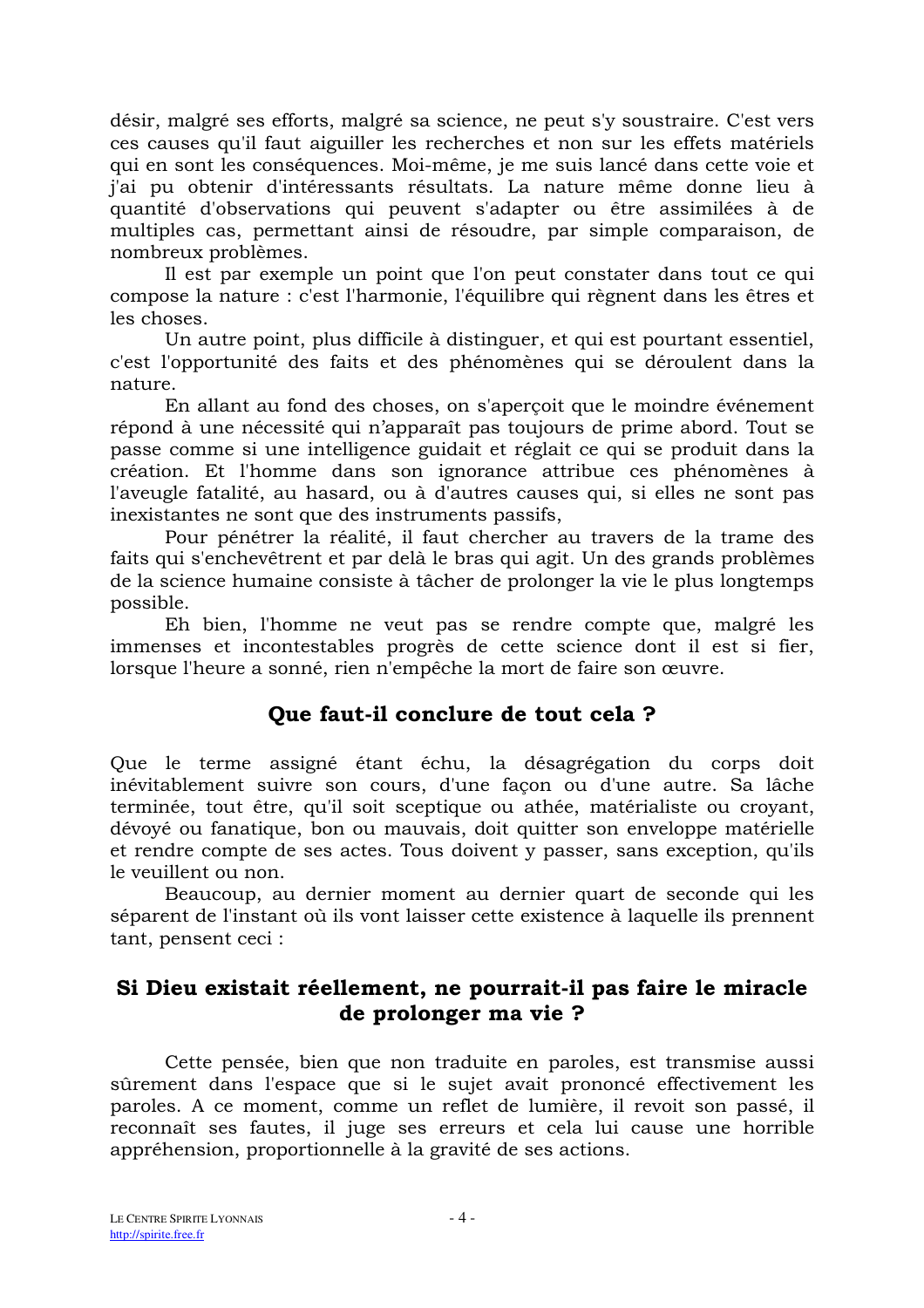Si malgré cela, il se raidit dans un reste de vanité et d'orgueil, cela n'empêche pas le remords de conscience de le poursuivre tout de même ; ce qu'il ne veut pas avouer au monde, il le reconnaît intérieurement, en dernier lieu. Car devant Dieu rien ne peut demeurer caché.

Et celui qui, au dernier moment, quitte l'existence avec le sourire, c'est pour garder une contenance et ne pas montrer dans un reste d'orgueil. l'angoisse qui l'étreint. Je puis vous affirmer cela en connaissance de cause car j'ai eu maintes fois l'occasion d'assister en esprit, à ces sortes de scènes.

Quelles souffrances atroces font endurer les remords! C'est indescriptible. Et pourtant, comment concevoir que l'être puisse souffrir, puisqu'il est "mort", puisque son corps devenu insensible n'est plus qu'une matière inerte.

J'ai cherché l'explication de ce fait ; il ne m'a pas été difficile de la trouver car elle est très simple. La matière qui compose le corps est, par ellemême, insensible. C'est l'âme qui percoit les sensations que lui transmettent les différents organes ; c'est elle qui souffre et elle conserve cette propriété lorsqu'elle est séparée du corps. Elle conserve également toutes ses qualités propres et les connaissances acquises au cours des multiples existences qu'elle a vécues. L'âme est en somme le principe intelligent de l'homme. le stage de la sensibilité, du raisonnement et de la mémoire.

La science peut-elle chiffrer ou calculer algébriquement cette séparation du corps et de l'âme, comme elle peut chiffrer, dans un laboratoire la dissolution d'un corps par un produit corrosif ? Peut-elle retarder l'instant où s'effectue cette séparation ?

Non, ce sont des choses qui dépassent son cadre et à l'heure fixée, la loi immuable agit, pour le grand comme pour le petit, sans exception, ni sursis

J'ai assisté un jour au départ d'une âme, au moment où elle quittait son corps. Elle formait une buée claire qui se dégageait lentement et que je distinguais parfaitement. J'aperçus ensuite comme un gaz, plus sombre, moins net, presque invisible, qui était attiré par la buée, mais qui cependant restait accroché au corps. A mesure que la buée s'éloignait du corps, ce gaz s'étirait, s'allongeait, gardant toujours contact avec le corps. La buée retenue par cette sorte de lien élastique revenait alors puis essayait à nouveau de se dégager. Chaque fois qu'elle s'éloignait, le sujet semblait souffrir ; on s'en rendait compte à ses cris et ses larmes. La buée revenait alors vers le corps raidi, mais ne pouvait reprendre contact, séparée de lui par le gaz.

J'observais ce fait avec attention, me demandant ce que cela signifiait, lorsque le tableau changea. La buée, percevant la présence d'une personne qui se trouvait là, se dilata, se dégagea et, par un phénomène de condensation, prit la forme d'un spectre. Quelle fut ma surprise de reconnaître en elle, la même image que celle du corps inanimé qui restait étendu.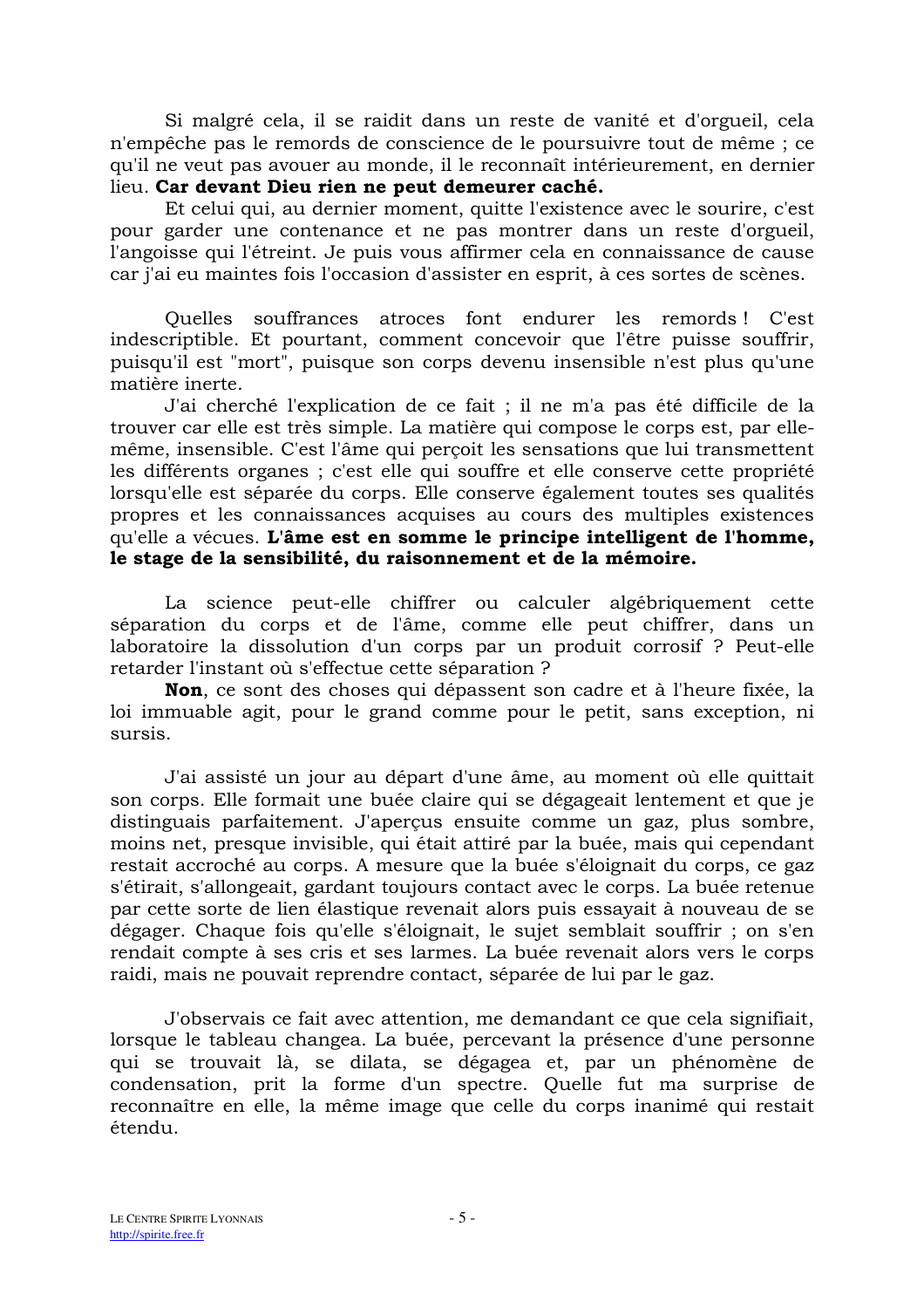Le gaz aussi s'était désuni du corps et entourait maintenant la buée comme une corde. Je regardais cela, perplexe, lorsque j'entendis une voix inconnue me donner l'explication suivante :

"La buée va bientôt s'en aller. Le gaz restera accroché à elle pendant quelque temps puis disparaîtra à son tour."

Effectivement, peu après, le spectre s'éloigna et disparut, emportant avec lui le gaz sombre. Et il ne resta plus que le corps immobile et sans vie.

J'avais gardé dans ma mémoire l'empreinte de la forme de cette buée, Or, quelque temps après, je vis venir à moi, cette même buée sous le même aspect que celui sous lequel je l'avais vue. Je la reconnu aussitôt et, au même instant, J'aperçus la matière éthérée qui formait le gaz, se séparer de la buée. Celle-ci se transformant à vue d'œil, prenait bientôt l'apparence d'un homme, qui m'adressa la parole pour la première fois en ces termes :

### "Je me sens attiré vers toi, je ne sais pourquoi. Peux-tu m'en indiquer la  $raiseon 2"$

Moi-même qui ignorais ce phénomène et sa cause, j'étais bien en peine de donner la moindre explication. Ne sachant que répondre, je lui racontai textuellement ce que j'avais vu lorsqu'il avait quitté son corps matériel, omettant toutefois de répéter les paroles prononcées par je ne sais qui (2), que j'avais nettement perçues. J'eus alors la surprise de l'entendre me faire cette réponse :

"Enfin je me sens soulagé. Bien que je ne voie personne, le son de ta voix me fait du bien. Il y a si longtemps que je vis dans l'isolement complet. Je voudrais cependant que tu me dises pourquoi ta voix m'attire et comment je peux l'entendre sans te voir ?"

J'étais désolé de ne pouvoir lui donner l'explication de ce fait que je ne comprenais pas moi-même. J'aurais voulu lui donner satisfaction afin d'apaiser le chagrin que je devinais en lui, mais je ne savais comment m'y prendre.

J'entendis alors la voix inconnue (2) me dire :

"Fais appel à ta mémoire ; souviens-toi de la scène à laquelle tu as assisté lorsqu'il a quitté l'existence ; fais une comparaison avec ce que tu as passé toi-même et tu pourrais donner l'explication qu'il te demande."

"Ne es-tu pas rendu compte de la rapidité avec laquelle tu te déplaces ?" "Comment se fait-il que tu puisses faire, presque instantanément, de si longs voyages à travers l'espace ? " "Ne t'es-tu jamais demandé ?" "Et crois-tu que le son pourrait traverser le vide, par delà l'atmosphère où cependant tu vas facilement." (3) "Non, pas plus d'ailleurs qu'il ne pourrait te rattraper dans tes déplacements vertigineux." (4) "Il est donc impossible à la voix de parvenir jusqu'à toi et si tu entends prononcer des mots, c'est une fausse impression." "En réalité, c'est ta pensée qui perçoit directement les radiations qu'une autre pensée émet et que tu as l'impression d'entendre."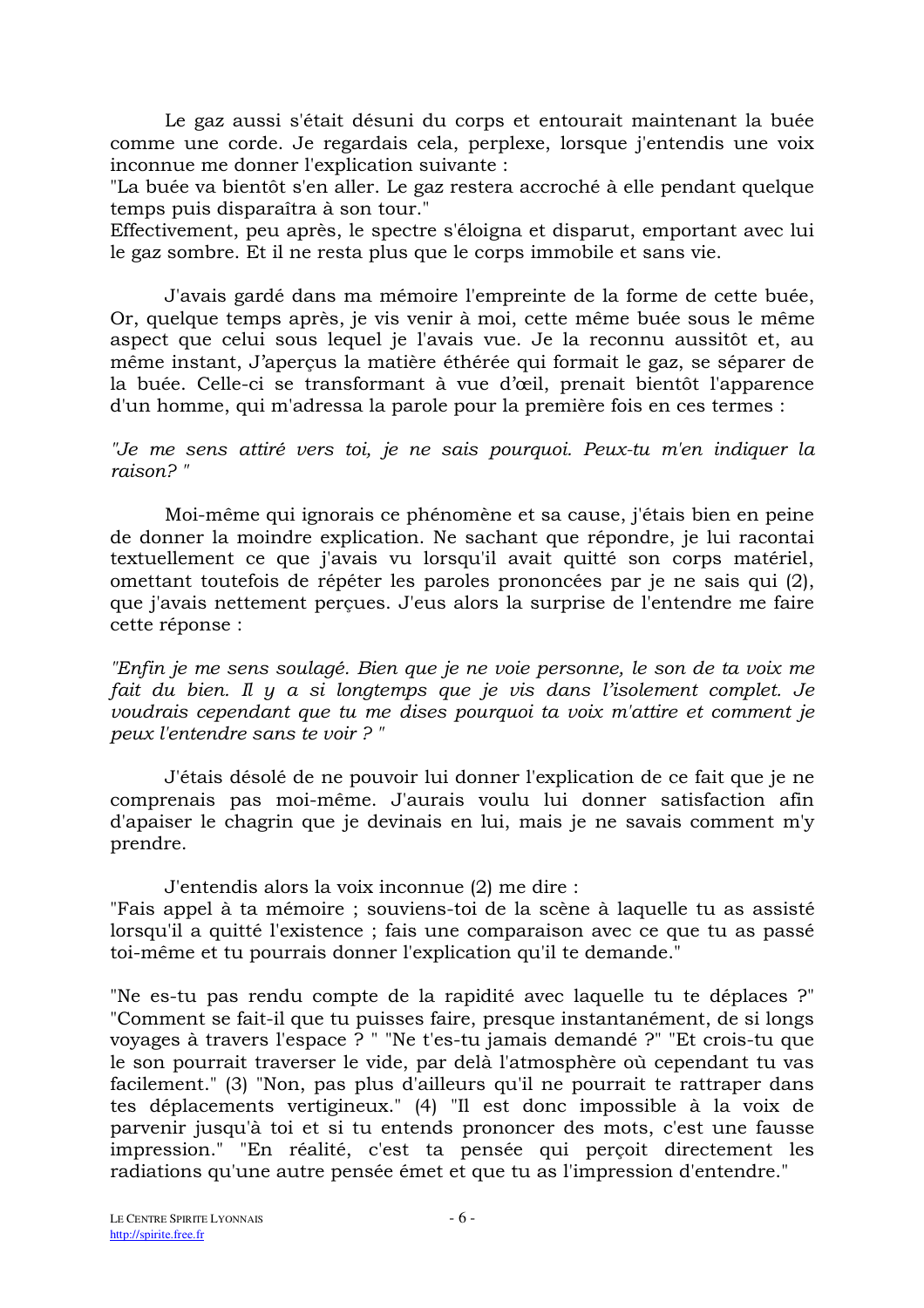## "La pensée, c'est cette buée que tu as vue, c'est l'âme elle-même, immatérielle, impondérable, infinie, sans forme, qui continue de vivre et de travailler dans l'espace. " (5)

"Lorsqu'elle désire se manifester à d'autres esprits, elle s'entoure de son enveloppe semi-matérielle (6) et prend la forme qu'elle avait au moment de sa désincarnation." (7)

"L'âme peut alors, par l'intermédiaire de son enveloppe périspritale, émettre des vibrations qui traduisent sa pensée et que d'autres esprits pourront capter et comprendre."

"C'est pourquoi tu as vu par deux fois, l'esprit qui vient de te parler, prendre la forme humaine : ce fait t'avait intrigué alors, tu en connais maintenant la raison." (8)

"Si l'âme désire se manifester directement à un être incarné, elle vient sur lui, attire la pensée de cet être ; celle-ci s'extériorisant, partiellement ou totalement, peut alors capter les radiations de la pensée-buée ; elle a alors la sensation d'entendre une voix, alors qu'en réalité, il n'y a aucune émission de son. Pendant cette extériorisation, le corps reste animé par ce gaz sombre que tu as vu et qui ne le quitte pas." (9)

C'est ainsi que j'ai pu avoir des lumières sur des faits qui m'avaient fortement intrigué, car j'ai toujours cherché à raisonner et à comprendre les phénomènes auxquels il m'est donné d'assister.

Que la paix et l'amour soient sur vous, mes chers frères.

## Notes:

(1) Ce que les musulmans expriment par "Mektoub" (c'est écrit).

(2) La voix du guide du narrateur. Au moment où se passe l'action, celui-ci n'est pas encore expérimenté sur les choses de l'au-delà.

(3) On sait en effet que le son ne se propage pas dans le vide absolu. Il lui faut un conducteur solide, liquide ou gazeux.

(4) La vitesse du son dans l'air est de 340 mètres à la seconde alors que l'esprit se déplace plus rapidement que la lumière.

(5) Dans l'au-delà, l'âme où esprit, possède pour un certain laps de temps, un corps semi-matériel, le périsprit, invisible pour nos yeux humains.

(6) En réalité, elle rend visible cette enveloppe ou périsprit par idéoplastie divine.

(7) L'esprit peut aussi prendre l'aspect qu'il avait dans une de ses précédentes existences.

(8) Le même processus est employé par l'esprit lorsqu'il veut se faire voir par un médium-vovant. Pour se montrer à un groupe de personnes, il pousse plus loin son "travail" en empruntant des éléments matériels qu'il prélève sur